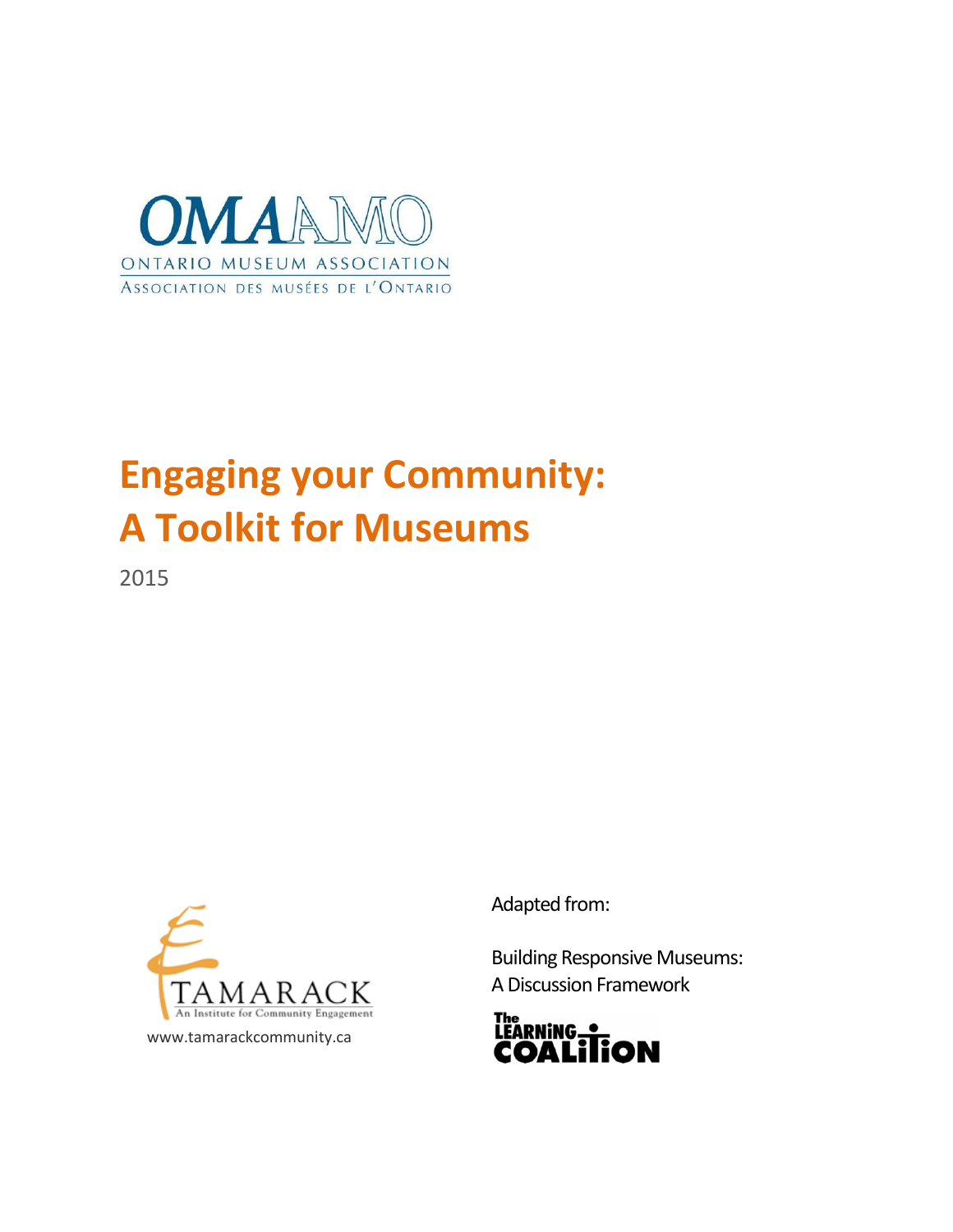# **ENGAGING YOUR COMMUNITY: A TOOLKIT FOR MUSEUMS**

**Published:** 2015 **ISBN**: 978-0-920402-36-8



This work is licensed under a **Creative Commons Attribution 4.0 International License**.



**Ontario Museum Association** 50 Baldwin St. Toronto, Ontario, Canada M5T 1L4 **www.museumsontario.ca P** 416 348 8672 **F** 416 348 0438



An agency of the Government of Ontario. Relève du gouvernement de l'Ontario.

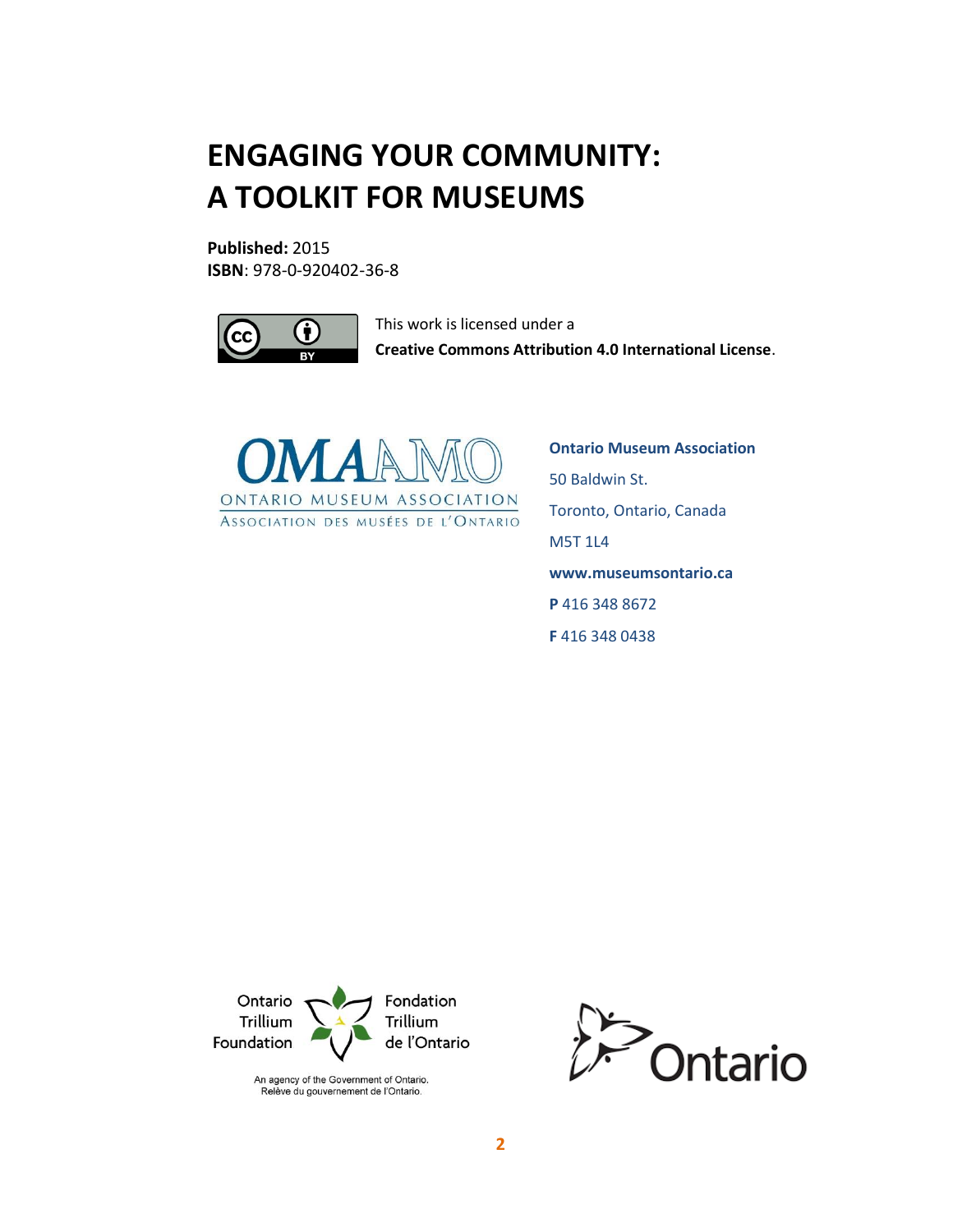# Acknowledgements

*Engaging your Community: A Toolkit for Museums* was adapted from Building Responsive Museums: A Discussion Framework as part of the Ontario Museum Association's museum**success**ion project, funded by the Ontario Trillium Foundation. The museum**success**ion project was developed to strengthen Ontario's museum sector by enhancing governance, fostering stronger relationships between museums and their communities as well as supporting Emerging Museum Professionals. An electronic copy of *Engaging your Community* is available on the Ontario Museum Association's website: www.museumsontario.ca.

# *Engaging your Community: A Toolkit for Museums (2015)*

#### **Collaboration**

Tamarack: An Institute for Community Engagement

# **Museumsuccession Project Advisory Committee**

Henriette Riegel Lori Nelson Karen Bachmann Amy Barron Madeleine Callaghan Liz Driver Amy Dunlop Cheryl Fraser

#### **Building Responsive Museums User Review**

Joan Kanigan Bill Nesbitt Marilynn Havelka Catherine Richards Carrie Brooks-Joiner & Associates

### **Ontario Museum Association Staff**

Mary Collier, Professional Development Project Manager

Project Coordination: Trish Popkin Barbara Gilbert Christine Moreland

# *Building Responsive Museums: A Discussion Framework (2009)*

### **Financial Contribution**

The Department of Canadian Heritage

### **The Learning Coalition**

Carrie Herrick Patricia Fiori Cathy Blackbourn Margrete Kristiansen Federation of Nova Scotian Heritage (now the Association of Nova Scotia Museums) Museums Association of Saskatchewan Ontario Museum Association Alberta Museums Association

#### **Individuals and Organizations**

American Association of Museums Candace Tangorra Matelic Henry Senko Marilyn Herasymowych Glenn C. Sutter The Working Group on Museums and Sustainable Communities Vic Huard MAS Transformation Working Group Wendy Fitch Irene Chalmers Carol J. Anderson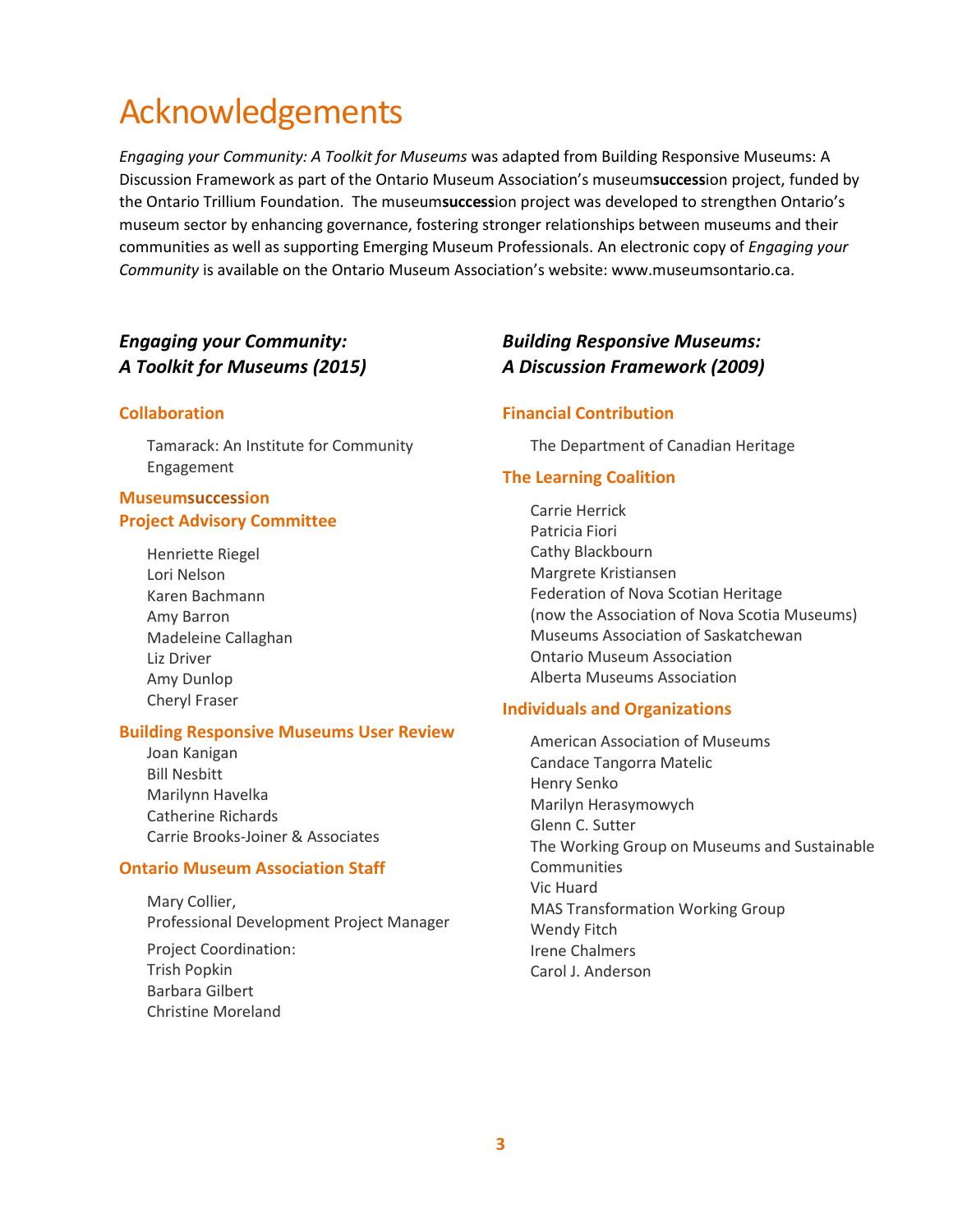# **Contents**

| 1) |                                                                                      |  |
|----|--------------------------------------------------------------------------------------|--|
| 2) |                                                                                      |  |
|    |                                                                                      |  |
| 1) |                                                                                      |  |
| 2) |                                                                                      |  |
| 3) | Follow up with the participants with notes and next steps (Working Group Meeting) 38 |  |
|    |                                                                                      |  |
|    |                                                                                      |  |

# **Resources**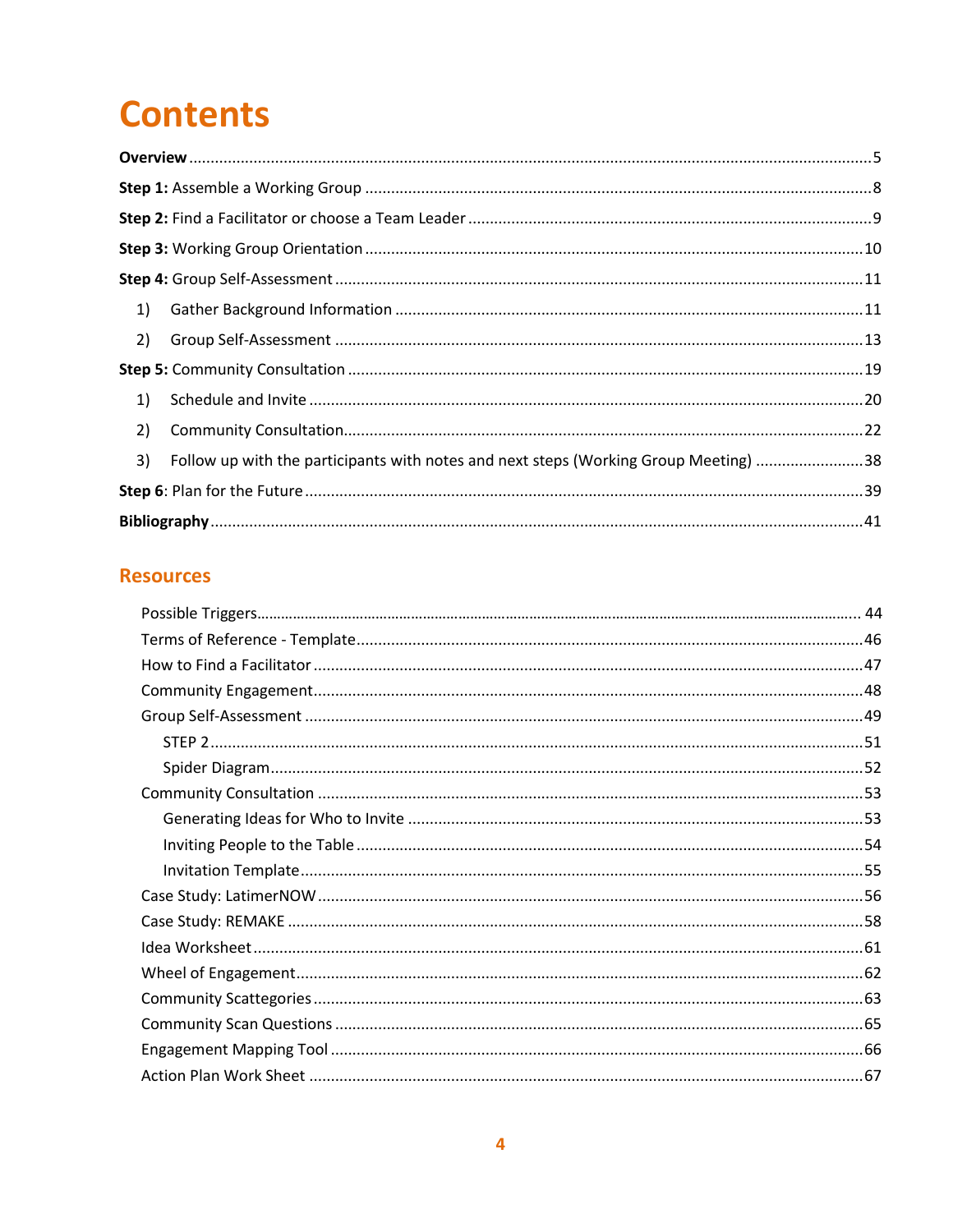# **Overview**

The Ontario Museum Association (OMA) believes that museums are a critical and necessary element in a healthy society, as one key vehicle through which an appreciation and understanding of our connections to natural and cultural history are formed. $1$ 

Building a relationship with, and in, our communities has become a high priority for museums. Operating in the public trust means almost every function undertaken by museums has relevance to the communities we serve. There is increasing pressure on museums from the public, from community stakeholders and from funders to develop a closer, more meaningful relationship within the community.

# **What is** *Engaging your Community: A Toolkit for Museums***?**

*Engaging your Community: A Toolkit for Museums* is a process through which individual museums can work with their communities to assess their relevance and create a plan to deepen their relationship with the community, in turn increasing the sustainability of the museum.

It is intended to:

- Provide your museum with a process to deepen your understanding of what community engagement means to you;
- Examine, evaluate, and articulate your current relationship with and role in your community;
- Explore how community engagement can be part of planning and delivery, at all levels and in all aspects of the museum.

*Engaging your Community: A Toolkit for Museums* is not a strategic planning process; it is a community engagement and self-assessment process. It is a process that can inform the creation of a new strategic plan or the implementation of a current one.

## **Who is it for?**

 $\overline{\phantom{a}}$ 

*Engaging your Community Museums* is useful at any stage in a museum's development, whether you are considering starting a new museum in your community or your museum has been open to the public for many years. The *Engaging your Community* toolkit can help staff (paid and volunteer), boards, advisory boards, and communities to examine their perceptions, their involvement and their experience with the museum.

In addition to having a dedicated team at the museum to champion this process and commit to following through with the identified priorities, it is important to bring a diversity of participants into this process. This will not only result in a wider scope of perspectives, increased knowledge, and reveal further opportunities, but will ease your progress when it comes time to translate your ideas into actions.

<sup>1</sup> Ontario Museum Association. *Reinforcing Relevance: The Strategic Plan of the OMA, 2010-2015. Summary Version*. Ontario Museum Association website. PDF file.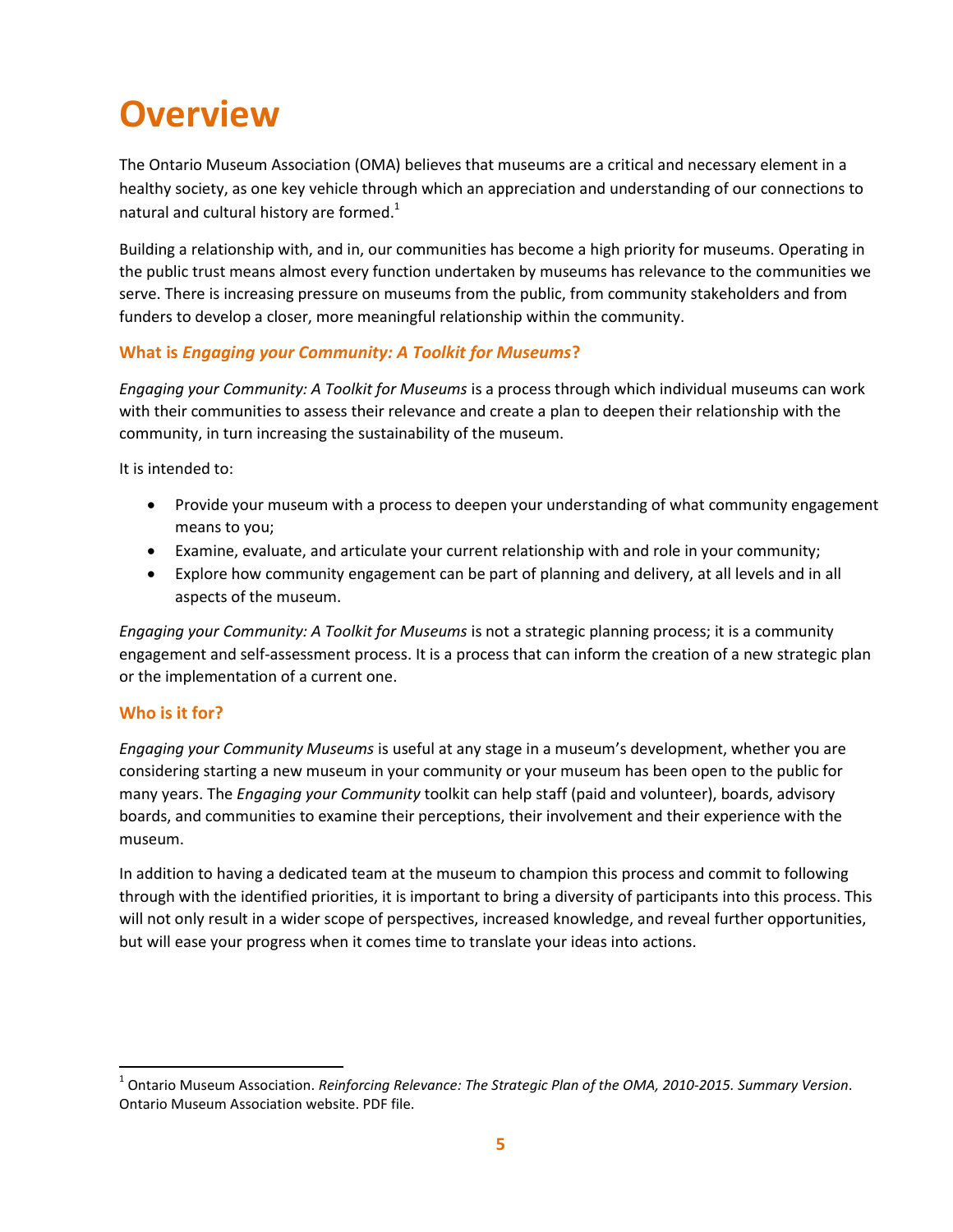# **Why use** *Engaging your Community: A Toolkit for Museums***?**

### Because:

- Community engagement is an objective in your strategic plan and you need help to translate that into action;
- You are starting a strategic planning process and you need to bring your museum's goals into alignment with the community's goals;
- You are experiencing one of the common triggers on th[e Possible Triggers](https://members.museumsontario.ca/sites/default/files/members/members/museumSUCCESSion/Resources/Possible%20Triggers.pdf) for undertaking *Engaging your Community: A Toolkit for Museums*
- You believe that it is important for your museum to build sustainable, long term relationships with stakeholders and groups in your community;
- You want your museum to be connected and relevant;
- You believe that your museum should identify the needs of your community, and that ongoing community engagement should be embedded in the infrastructure of your organization;
- You want to be better able to assess your museum's impact on the community you serve;
- You want to achieve outcomes for your museum such as:
	- o Museum staff and board are better informed about the museum's current role in your community.
	- o Museum staff and board are able to articulate the museum's desired relevance and worth within the community.
	- o Museum staff and board, together with community members, share goals and priorities, leading to programs and services that have meaning and value within your community.

# **Are you ready?**

From participants, the program requires:

- Board and staff leaders committed to being involved
- Commitment to community building across the organization (financial and operational)
- Time dedicated to think, discuss and plan
- Commitment from everyone involved to think critically about what the museum does and an open mind to see opportunities and new ways of operating

This process will stimulate discussion for your museum to explore how you define your community, how you currently engage with your community and how you can increase that engagement to benefit your community. Don't forget to take time in your discussions to celebrate the things you are doing well. The goal here is to build on strengths and improve your weaknesses. Undertaking this process already demonstrates organizational maturity by coming together and thinking about what you do and why you do it. Bravo!